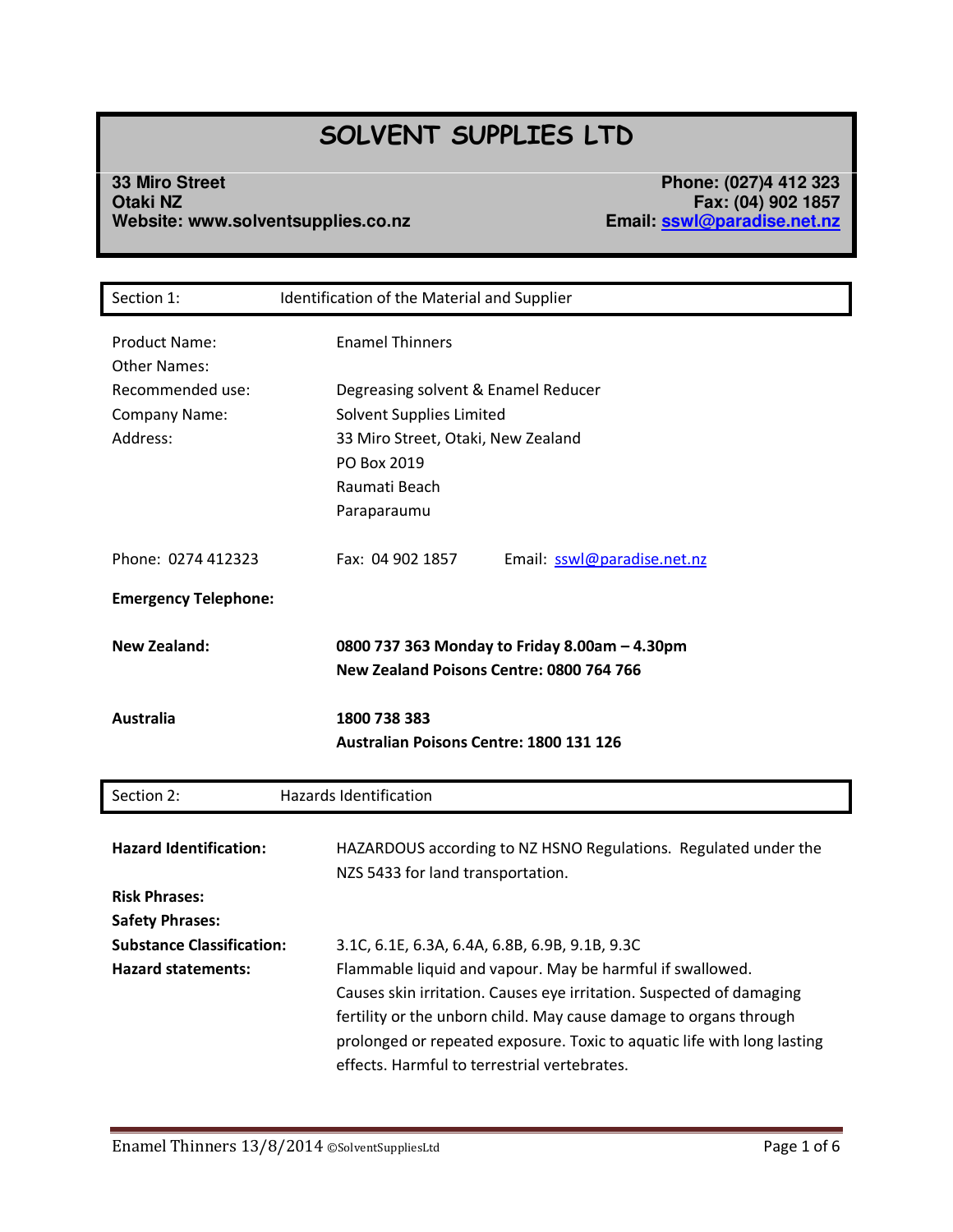## Section 3: Composition/Information on Ingredients

| Ingredients:    | %     | CAS No:   | TWA                                        |
|-----------------|-------|-----------|--------------------------------------------|
| Dimethylbenzene | 30-60 | 1330-20-7 | 217 mg/m <sup>3</sup> NZ OSH (WES)<br>2002 |
| Mineral Turps   | 30-60 | Mixture   | None Establish                             |

| $\sim$  | <b>Clash</b> |
|---------|--------------|
| . .     | <b>A</b> . A |
| ction 4 | ısures       |
| 5er     | Me           |
|         | -------      |
|         |              |

| Eyes:      | Rinse cautiously with water for several minutes. Remove contact lenses if present and     |
|------------|-------------------------------------------------------------------------------------------|
|            | easy to do so. Continue rinsing. If eye irritation persists get medical attention/advice. |
| Swallowed: | Call a POISON CENTRE (NZ 0800 764 766) or Australia (131 126) or doctor/physician if      |
|            | you feel unwell.                                                                          |
| Skin:      | IF ON SKIN: Remove/Take off immediately all contaminated clothing. Rinse skin with        |
|            | water/shower. IF skin irritation occurs, get medical advice/attention.                    |
| Inhaled:   | Remove to fresh air and keep at rest in a position comfortable for breathing.             |

## **Aggravated medical conditions caused by exposure Chronic Health Effects**

**Advice to Doctor**

| Section 5: | <b>Fire Fighting Measures</b> |
|------------|-------------------------------|
|            |                               |
|            |                               |

**Extinguisher:** Foam, Carbon Dioxide, Dry Chemical

**Hazards from combustion products** 

**Special protective precautions and equipment for firefighters** 

**Fire/Explosion Hazard** 

**Auto Ignition Temperature** 

**Lower Explosion Limit/Upper Explosion Limit** 

**Hazchem code:** 3(Y)

**Flash Point:** 27°C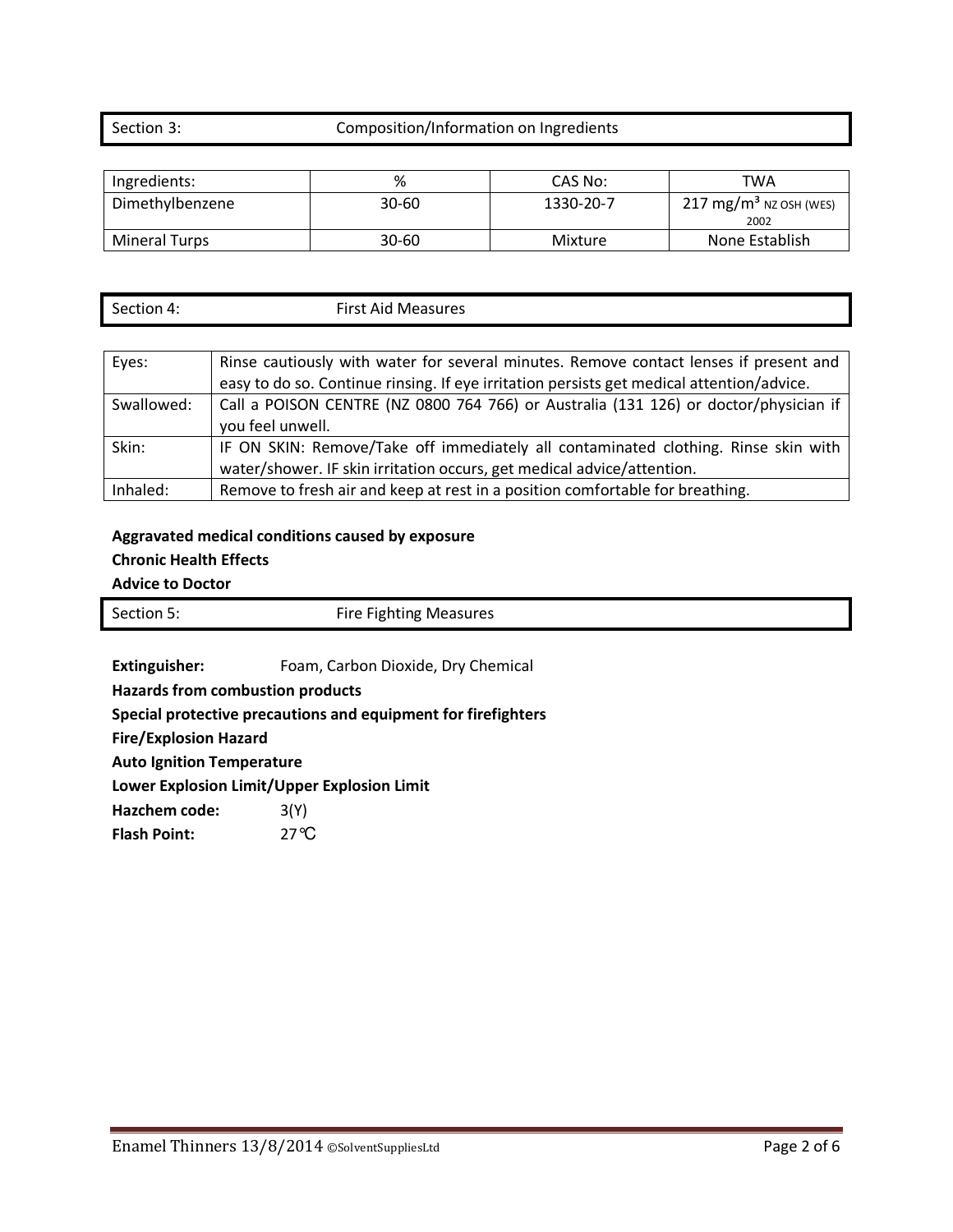## Section 6: Accidental Release Measures

## **Emergency Procedures**

Keep spectators away and avoid breathing dust or vapours.

## **Methods and materials for containment and clean up**

| <b>Minor Spills:</b> | Clean up spills immediately.<br>Wear protective clothing and breathing apparatus.<br>Use absorbent clean up materials, such as fire retardant treated sawdust or<br>diatomaceous earth.<br>Keep spills (and as much as possible cleaning runoffs) out of municipal sewers and<br>waterways.<br>Sweep up.<br>Place in separate container for disposal or recovery.                                                                                                                               |
|----------------------|-------------------------------------------------------------------------------------------------------------------------------------------------------------------------------------------------------------------------------------------------------------------------------------------------------------------------------------------------------------------------------------------------------------------------------------------------------------------------------------------------|
| <b>Major Spills:</b> | Dike and contain spill with inert materials (eg sand).<br>Keep spills (and as much as possible cleaning runoffs) out of municipal sewers and open<br>bodies of water.<br>Restrict access to area. No smoking or naked lights.<br>Clear area of personnel and move upwind.<br>Alert Fire Brigade and tell them location and nature of hazard.<br>Consider evacuation (or protect in place).<br>Stop leak if safe to do so.<br>Collect recoverable product into labeled containers for recycling. |

Section 7: Handling and Storage

Precautions for safe handling: Avoid damaging containers. Keep lids on containers when not in use.

**Conditions for safe storage including any incompatibilities:** 

Storage Temperatures: Min 1℃ Max 40℃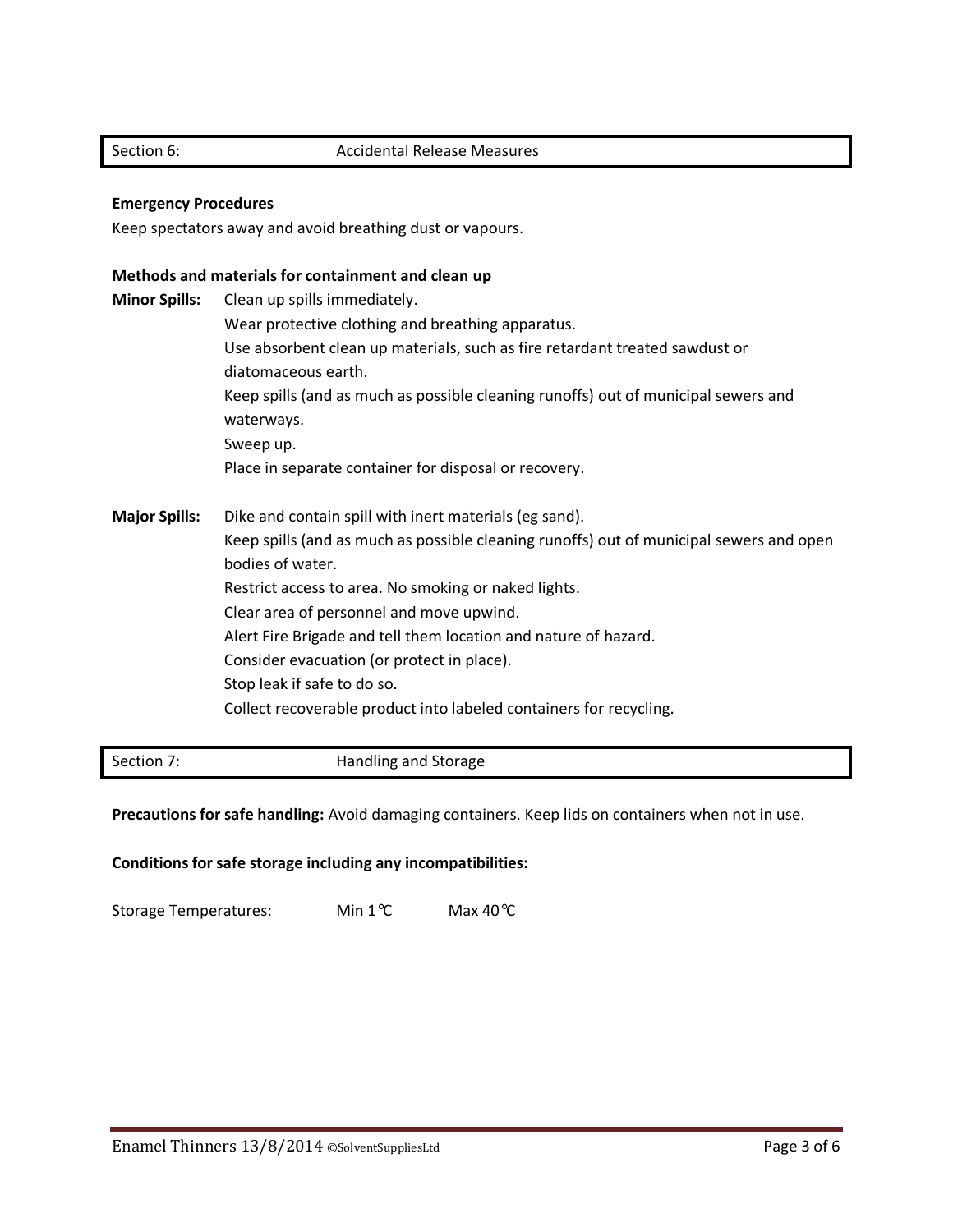| Section 8:                          | <b>Exposure Controls/Personal Protection</b>                                                                                                                                                                                                           |  |
|-------------------------------------|--------------------------------------------------------------------------------------------------------------------------------------------------------------------------------------------------------------------------------------------------------|--|
|                                     | No exposure standards have been established for this<br>National Exposure standards for mixture:<br>product.                                                                                                                                           |  |
| Component                           | Breathing Zone mg/m <sup>3</sup><br><b>Breathing Zone ppm</b>                                                                                                                                                                                          |  |
| <b>Personal Protection:</b><br>Eye: | Safety eyewear with splash guards or side shields to prevent eye contact is<br>recommended when using any paint.                                                                                                                                       |  |
| Hands/Feet:                         | Protective clothing. Gloves of neoprene or nitrile rubber – Industrial weight lined<br>gauntlet recommended.                                                                                                                                           |  |
| Other:<br><b>Respirator:</b>        | Overalls, impervious clothing, barrier cream, eyewash unit, skin cleansing cream.<br>Practice good caution and personal cleanliness to avoid skin contact. Avoid breathing<br>vapours of heated materials. Wash hands thoroughly before handling food. |  |

| Section 9: | <b>Physical and Chemical Properties</b> |
|------------|-----------------------------------------|
|            |                                         |

## Appearance: Clear liquid

| Odour              | PH  | Vapour   | Vapour  | <b>Boiling</b>  | Melt   | Solubility | Volatile by |
|--------------------|-----|----------|---------|-----------------|--------|------------|-------------|
|                    |     | Pressure | Density | Point           | Freeze |            | Weight      |
| <b>Hydrocarbon</b> | n/a |          |         | $138^{\circ}$ C |        | Immiscible | 100         |

| Section 10:                                              | <b>Stability and Activity</b>                                                    |
|----------------------------------------------------------|----------------------------------------------------------------------------------|
|                                                          |                                                                                  |
| <b>Chemical Stability:</b>                               | Product is considered stable under normal storage and handling<br>conditions.    |
| Conditions to avoid:                                     | Freezing, excessive heat and changes in temperature, I<br>incompatible material. |
| Hazardous decomposition product:<br>Hazardous reactions: | Oxides of carbon and nitrogen.<br>Hazardous polymerization will not occur.       |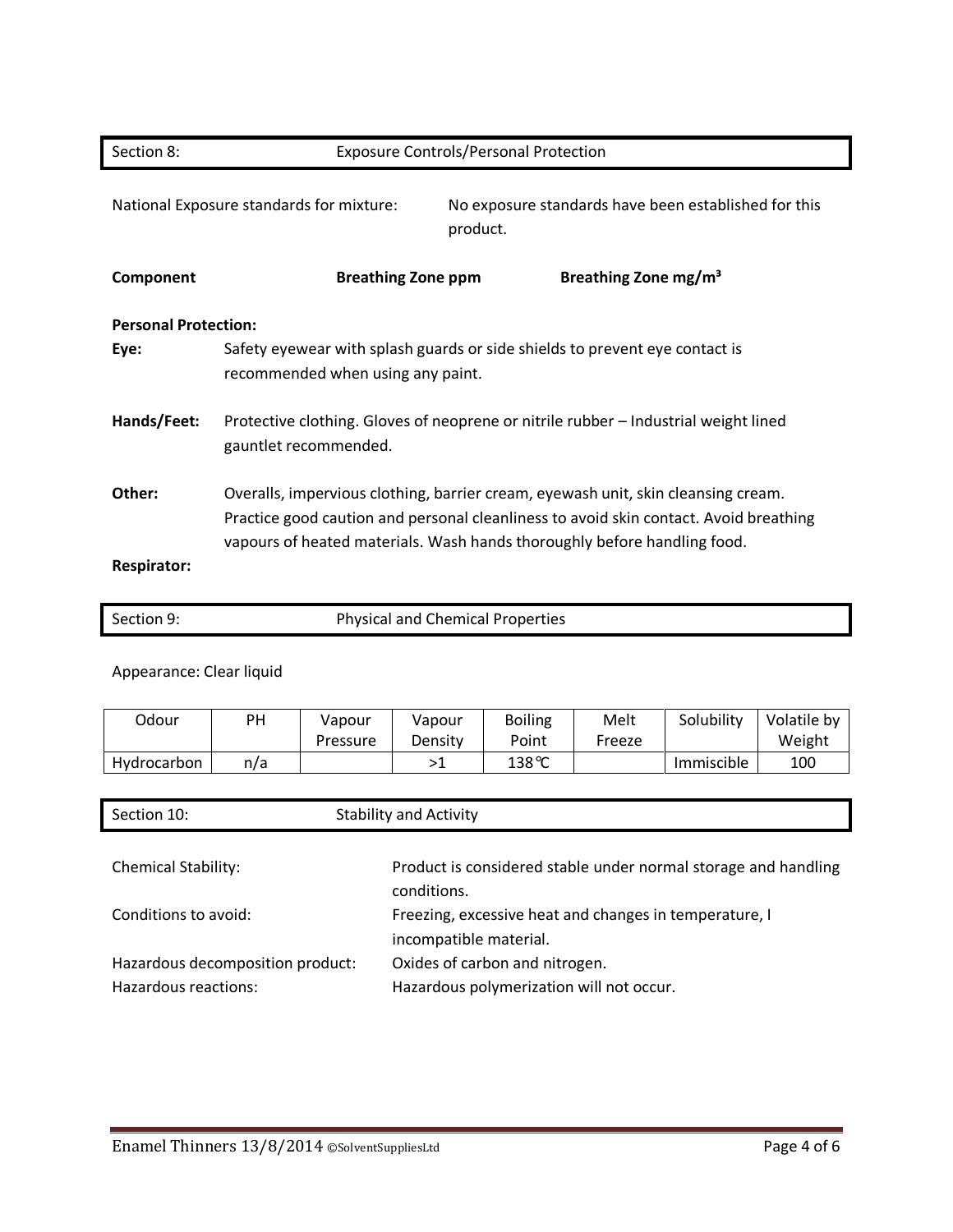| Section 11:                                                                             | <b>Toxicological Information</b>                                       |                    |                  |
|-----------------------------------------------------------------------------------------|------------------------------------------------------------------------|--------------------|------------------|
| No data available for this product.<br>Refer to individual raw materials.<br>Component: | Oral: LD50 mg/kg                                                       | Dermal: LD50 mg/kg | Inhale: LC50 ppm |
| Section 12:                                                                             | <b>Hazard Identification</b>                                           |                    |                  |
| No data available for this product.<br>Component:                                       | Do not allow the product to enter the environment.<br>Fish: LC50 mg/Lt | $BCF: < 100$ Kow   |                  |
| Section 13:                                                                             | <b>Disposal Considerations</b>                                         |                    |                  |

Special precautions for landfill or incineration.

Consult manufacturer for recycling options and recycle where possible.

Decontaminate empty containers. Observe all label safeguards until containers are cleaned and destroyed.

| Section 14:                   | <b>Transport Information</b> |  |
|-------------------------------|------------------------------|--|
|                               |                              |  |
| UN Number:                    | 1263                         |  |
| UN Proper Shipping:           | Paint related material       |  |
|                               |                              |  |
| <b>Subsidiary Risk:</b>       |                              |  |
| Poison Schedule:              | Hazchem Code: 3(Y)           |  |
| Packing Group: III            | Class: 3                     |  |
|                               |                              |  |
| Special precautions for user. |                              |  |

| Section 15:              | Regulatory Information                               |
|--------------------------|------------------------------------------------------|
| Group Standard:          | HSR002662 Surface Coatings & Colourants - Flammable. |
| <b>Approved Handler:</b> | Not required.                                        |